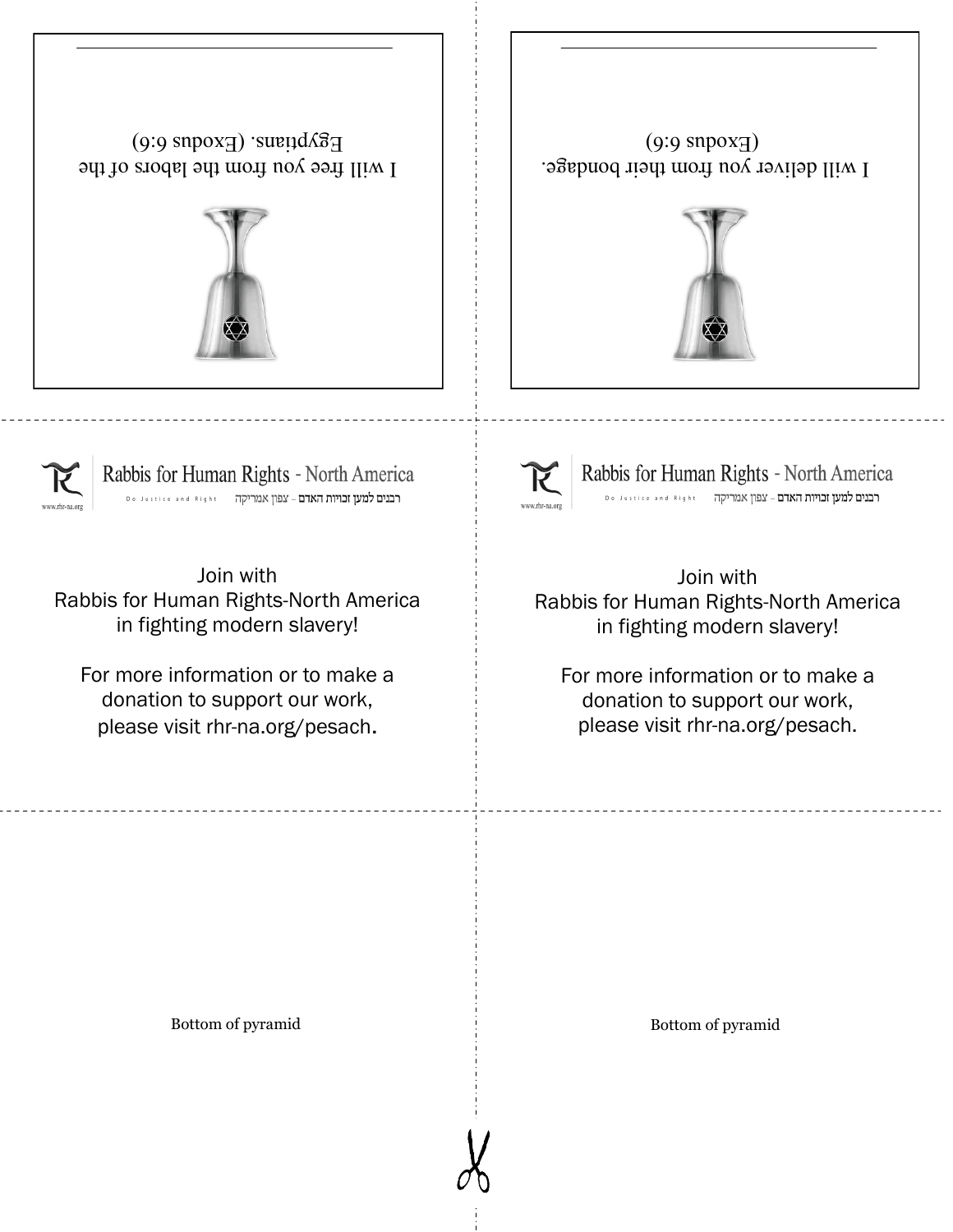

Rabbis for Human Rights - North America

רבנים למען זכויות האדם - צפון אמריקה פו ואו Do Justice and Right

On Pesach, we celebrate the journey of the Jewish people from slavery to freedom. But slavery is not just in the past. Today, more than 27 million people live as slaves, more than any other period in human history. Slavery is all around us, in our communities and in the products we buy. Jewish tradition implores us to protect the stranger, because we were strangers in the land of Egypt. We have an obligation as Jews to hear the voices of some of the most oppressed members of our society.

*Here is one story of modern slavery:*

A recruiter in Jamaica promised Sheldon a visa through the U.S. federal H-2B seasonal worker program. The processing fee was hefty, but the prospect of working in America seemed worth it. Sheldon arrived in Kansas City eager to work, but he ended up at the mercy of human traffickers. Along with other workers from Jamaica, the Dominican Republic and the Philippines, Sheldon cleaned rooms at some of the best-known hotels in Kansas City. The traffickers kept Sheldon in debt, constantly charging him fees for uniforms, transportation and rent in overcrowded apartments. Often, his paychecks would show negative earnings. When Sheldon refused to work, the traffickers threatened to cancel his immigration status, which would render him illegal in an instant. In May 2009, a federal grand jury indicted the leaders of this trafficking ring – including eight nationals of Uzbekistan – on charges related to forced labor in 14 states.

*(From the U.S. State Department 2010 Trafficking in Persons Report)*

*Article 4 of the Universal Declaration of Human Rights states: "No one shall be held in slavery or servitude." Today, this is more a hope than a reality.* 

*This year, let us work to free all those still in "Egypt."* 

This year, RHR-NA will be working to pass a critical piece of American anti-trafficking legislation, the 2012 Reauthorization of the Trafficking Victims Protection Act. For more information and to take action, please visit *rhr-na.org/pesach.*



Rabbis for Human Rights - North America רבנים למען זכויות האדם - צפון אמריקה פו ואו Do Justice and Right

On Pesach, we celebrate the journey of the Jewish people from slavery to freedom. But slavery is not just in the past. Today, more than 27 million people live as slaves, more than any other period in human history. Slavery is all around us, in our communities and in the products we buy. Jewish tradition implores us to protect the stranger, because we were strangers in the land of Egypt. We have an obligation as Jews to hear the voices of some of the most oppressed members of our society

*Here is one story of modern slavery:*

Vipul was born into extreme poverty in a village in Bihar, the poorest state in India. His mother was desperate to keep him and his five brothers from starving, so she accepted \$15 as an advance from a local trafficker, who promised more money once 9-year-old Vipul started working many miles away in a carpet factory. The loom owner treated Vipul like any other low-value industrial tool. He forced Vipul and the other slaves to work for 19 hours a day, never allowed them to leave the loom and beat them savagely when they made a mistake in the intricate designs of the rugs, which were sold in Western markets. The work itself tore into Vipul's small hands, and when he cried in pain, the owner stuck Vipul's finger in boiling oil to cauterize the wound and then told him to keep working. After five years, local police, with the help of NGO activists, freed Vipul and nine other emaciated boys.

*(From the U.S. State Department 2010 Trafficking in Persons Report)*

*Article 4 of the Universal Declaration of Human Rights states: "No one shall be held in slavery or servitude." Today, this is more a hope than a reality.* 

*This year, let us work to free all those still in "Egypt."* 

This year, RHR-NA will be working to pass a critical piece of American anti-trafficking legislation, the 2012 Reauthorization of the Trafficking Victims Protection Act. For more information and to take action, please visit *rhr-na.org/pesach.*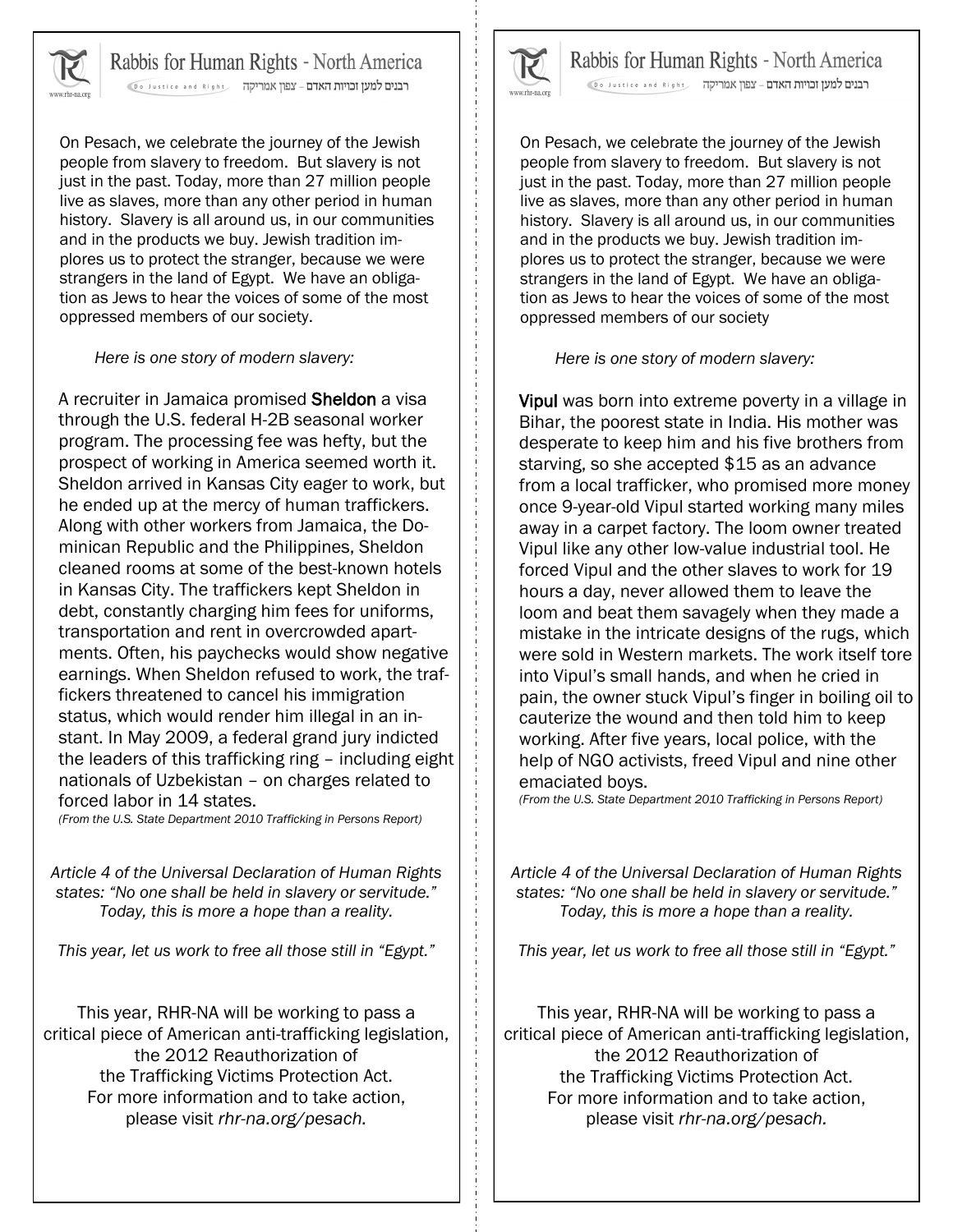







Rabbis for Human Rights - North America



Rabbis for Human Rights - North America

Join with Rabbis for Human Rights-North America in fighting modern slavery!

For more information or to make a donation to support our work, please visit rhr-na.org/pesach.

Join with Rabbis for Human Rights-North America in fighting modern slavery!

For more information or to make a donation to support our work, please visit rhr-na.org/pesach.

Bottom of pyramid Bottom of pyramid